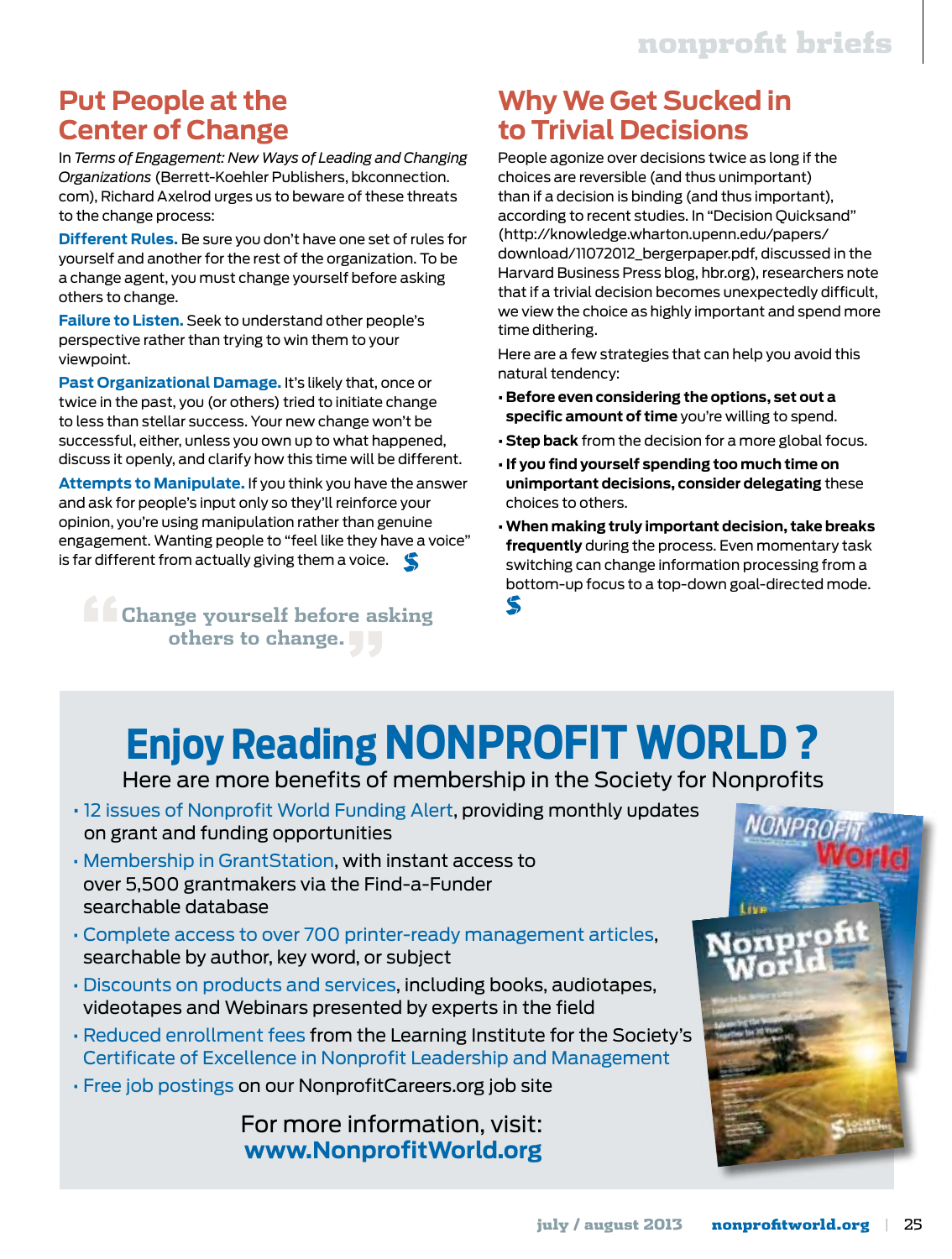## **Go Where the Young Donors Are**

Are you cultivating Generations X and Y? If not, you're missing a unique opportunity. Younger donors have the greatest capacity for lifelong giving, as Emily Davis explains in her comprehensive book, *Fundraising and the Next Generation: Tools for Engaging the Next Generation of Philanthropists* (wiley.com).

To engage young people, you need to go where they are. And where they are is mostly online. They may hear about you through blogs and social media such as Facebook. Then they're likely to research your Web site before deciding to give.

Davis discusses these vehicles of engagement, as well as others that appeal to next-gen donors, such as giving circles, young-professional events, and peer-to-peer networks. Her explanations are thorough, incisive, and immensely helpful.

At the same time, Davis is excellent at incorporating such details into a larger context. For example, she notes that you need to understand the generational dynamics of your own staff before recruiting donors from multiple generations.

Her clear prose is augmented by many useful worksheets, plans, and templates. She also includes self-assessment tools and lists of networking resources — everything, indeed, that you need to reach out to all the generations.

Part of bringing in donors of all ages is building a stewardship plan. Stewardship is the process by which you seek to be worthy of philanthropic support. Good stewardship includes acknowledging gifts, recognizing donors, and using donated funds well.

Here are questions, extracted from the book, to ask yourself in creating your stewardship plan:

- **What tools have you used** in your stewardship efforts in the last three years? Examples include: direct mailings, one-onone meetings, events, programs, Web site, e-newsletters, social media, mobile communications.
- **How often do you use** each of these strategies?
- **Who is your target audience** for each?
- **Have you customized each tool** based on donors' needs and interests?
- **What success rate** have you had with each communication tool? (You should have systems in place to track hits to your Web site, statistics on e-newsletter opens, and other success rates, as well as what tools work with whom.)
- **What are the age ranges** of your donors?
- **How many donors** do you have in each age group?
- **What are the five strongest communication tools** for donors based on their type (individuals, corporations, foundations) and donor size (small, medium, or high-level donors)? What are the five weakest?
- **Have you conducted a survey** of your donors in the last one to three years to determine their satisfaction with your organization?

### **When Do You Need a Fundraising Consultant?**

There are many good reasons to hire a fundraising consultant — and some bad reasons. In his splendid book *Fundraising Consultants: A Guide for Nonprofit Organizations* (wiley.com), Eugene Scanlan explains which is which.

If you're looking for someone to do the work of fundraising for you, or if everyone's already too busy to work with a consultant, or if you're expecting miracles, you're not ready for a consultant. But when you have the resources and staff capacity to raise funds and need expert guidance, when staff and board members want to enhance their fundraising skills, or you want ongoing advice to enhance your fundraising effectiveness, a consultant can be just the ticket.

Having been both a fundraiser and a consultant (which, he points out, usually makes the best kind of fundraising consultant), Scanlan understands what works and what doesn't. He tells about consulting jobs he didn't accept because the organizations' leaders weren't being honest with themselves, and he points out that success depends on the skills and adaptability of both the organization and consultant.

There's a growing number of fundraising consultants, with a diversity of approaches. Scanlan explains the best ways to find, evaluate, hire, and work with them. His guidelines will help organizations and consultants build relationships that are productive for both.

—reviewed by Terrence Fernsler

#### **The Changing World of Human Resources**

We know that nonprofits are managing their human resources very differently than they did a few decades ago, but exactly how is the field changing? Which innovations are working, and why?

The first book to answer these questions in depth, *Human Resource Management in Nonprofit Organizations* (published by Routledge, routledge. com) provides case studies of eight nonprofit organizations across different fields. Author Alina McCandless Baluch considers the importance of learning styles — how knowledge is accumulated, shared, and instituted — in the way each organization changed its human resource approaches. Many of her findings are instructive:

**• When you're in the process of changing systems,** be sure to maintain and reinforce your organization's core values.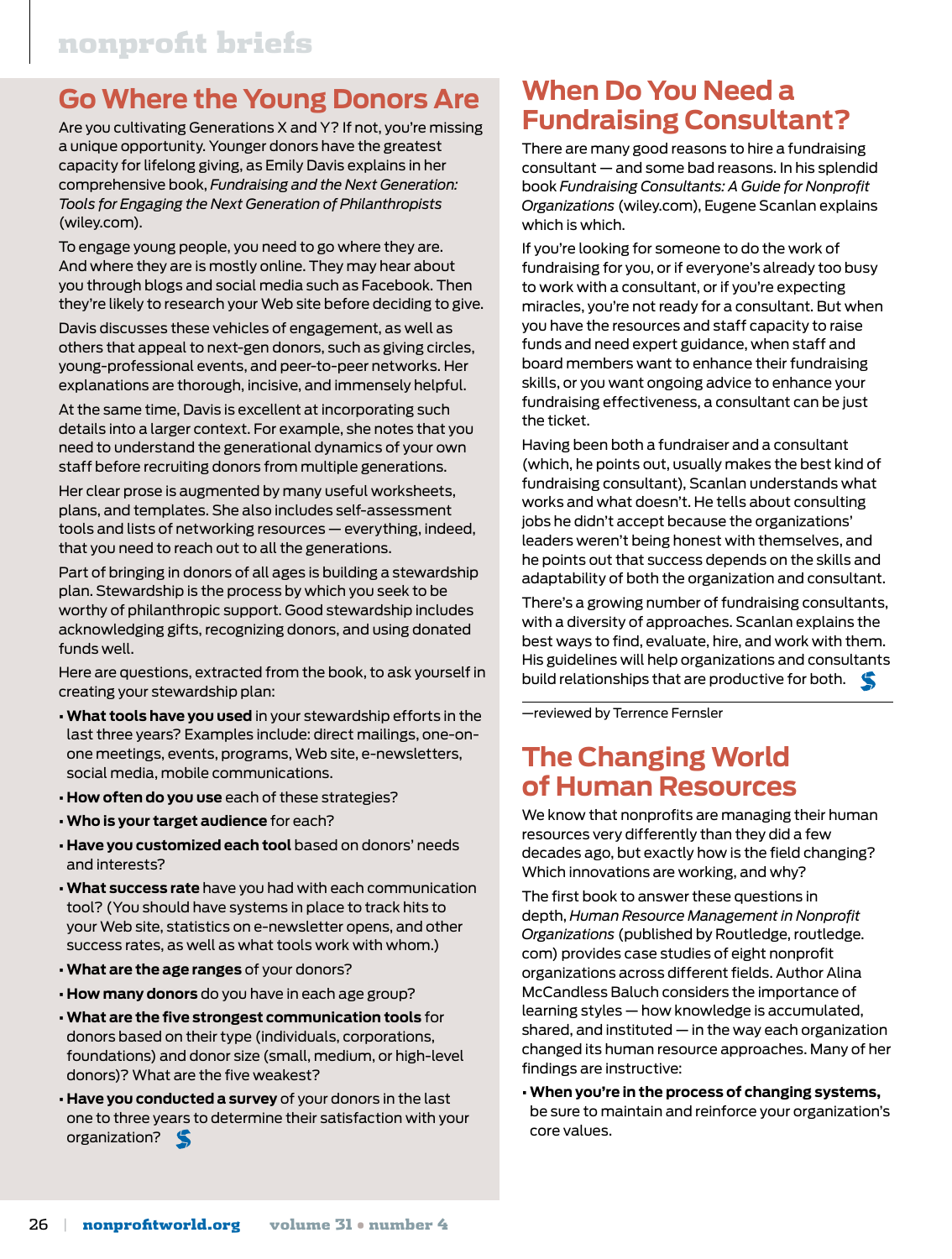- **Make a point of getting your board involved** before you put new practices into action.
- **Note the importance of your organization's culture** in creating change. If you have a conservative culture, people will resist change. People in a culture of innovation will be more willing to change.

Academics will relish the details in these case studies. For any nonprofit that wants to improve human resource practices, the findings will demonstrate the best ways to do so.

—reviewed by Terrence Fernsler

#### **Creating a Powerful Board-Staff Team**

A strong board-executive relationship is crucial, especially for small, new organizations. In *First Things First,* Tom Iselin (tomiselin.com) provides these guidelines for emerging nonprofits:

**Be sure your board isn't too big.** Smaller boards (three to five members) typically get along better with the chief executive. It's also easier to arrange schedules, make decisions, and get things done. If you find you need more help, find people to volunteer as committee members, or create an advisory board. To prevent your board from growing too quickly, establish guidelines in your bylaws that address board size and the pace of growth.

**Convene monthly "roundtable discussions."**

Such get-togethers give the board and chief executive a chance to get to know each other in relaxed settings — perhaps at a favorite restaurant or other gathering spot. Have the executive bring along a different staff member to each of these sessions. That will forge board-staff bonds and help board members learn more about the organization.

**Meet one on one.** It's a good idea for the chief exec to spend time individually with each board member on a regular basis. Having lunch, taking a walk together, or sharing a cup of coffee can go a long way toward nurturing a close connection.

**Hold board meetings over potluck dinners at least four times a year.** Set aside half an hour at the beginning of the evening for mingling, chitchatting, and sharing personal stories. This will establish a friendly tone for a productive gathering. It will assure that people look forward to board meetings and have fun while coming to know, like, and respect one another.

#### **Face the Dark Side**

We all have a dark side. How we deal with it determines how good we'll be as leaders. Writing on Insead's blog ("Coming to Terms with Your Dark Side," http://blog.insead.edu/comingto-terms-with-your-dark-side), Michael Jarrett identifies three types of dysfunctional leaders whose shadow worlds can become especially destructive:

- **Dramatic leaders** are egocentric, moody, and arrogant. Their contempt for others causes poor morale and may lead to lawsuits for discrimination and sexual harassment.
- **Adventurous leaders** take excessive risks and fail to learn from experience or listen to counsel. Their imprudent actions can jeopardize the entire organization.
- **Compliant leaders** are anxious and overly worried about details. They seek order over change. Their timidity can cause an organization to stagnate and eventually die.

Perhaps you have a tendency toward one of these personality styles. That's fine, as long as you recognize it and rein it in. Here are steps to be sure your dark side doesn't damage you or your organization:

- **Accept it.** Acknowledge that you, like everyone else, has a shadow side. The key to effective leadership is selfawareness. If you're hiding part of your essence from yourself, you'll never have the positive energy you need for good leadership.
- **Integrate it.** If you bury the negative aspects of your personality, you're apt to project them onto others and act in self-defeating ways. You may be able to hide your dark side for awhile, but when times grow difficult it may explode if you haven't addressed it and made peace with it. Every negative personality trait has a positive side, so nurture that bright part of yourself.
- **Be accountable.** Your organization's culture plays a major role in limiting the excesses of dysfunctional leadership. Be sure that your organization is led by a strong board and that you enforce solid policies for everyone in the organization, including yourself. Power without accountability can unleash harmful impulses against your better judgment. Follow procedures that will keep those impulses under control. Surround yourself with people who will tell you the truth and help you keep your ego in check.
- **Ask for help.** Find a therapist or a coach with a strong background in psychology, and be open to learning about yourself. A coach can draw your attention to unintended effects arising from the way you think, feel, and act, often unconsciously.
- **Listen and learn.** Let people know you'll welcome their input — good and bad — about your leadership style. Observe how other people react to you. Face your flaws so you can regulate them and become a more consistent leader.
- **Embrace your fears.** In Star Wars, Yoda concludes, "Fear is the path to the dark side." You must understand your fears in order to release them. Only then can you use the force of your shadow side and channel it for the greater good.